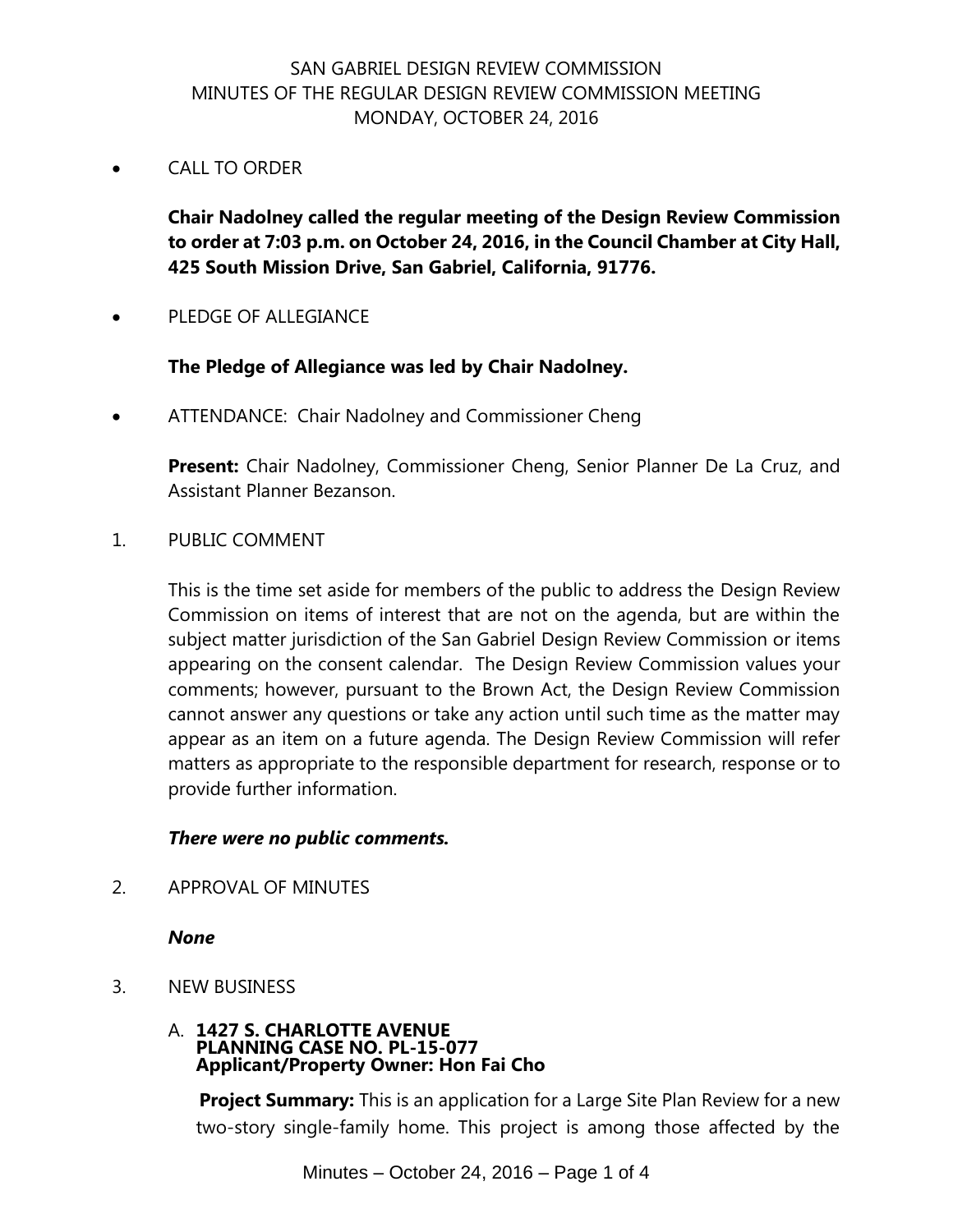urgency ordinance adopted by the City Council last October, which placed a moratorium in the R-1 zone on demolition of existing single-family homes and on second-story additions.

 **Staff Recommendation:** Staff recommends that the Design Review Commission **APPROVE** Planning Case No. PL-15-077, subject to the recommended conditions of approval.

Assistant Planner Bezanson presented planning case number PL-15-077.

Recommended Actions/Conditions:

- **1.** Windows:
	- Reconcile the window detail in the plans to show a 2" recess for all windows.
	- Provide a detail for the proposed foam detail around the windows.
	- Revise plans to show Millgard windows.
- **2.** Site Design:
	- Revise front yard walkway to eliminate the 90-degree angle. Consider a curved or linear alternative.
- **3.** Interior Design:
	- Relocate the laundry units away from the kitchen/living area in the second unit.
	- **•** Revise plans to eliminate a full shower in the  $5<sup>th</sup>$  bathroom and create a powder room instead.
	- Revise plans to increase the size of the walk-in closet in the first floor bedroom. Consider reducing the size of the adjoining bathroom.
	- Revise the direction the doors are swinging in bedroom  $#2$  of the main house, to avoid conflict with the bathroom door.
	- Confirm whether the entertainment room will become a  $4<sup>th</sup>$  bedroom and redesign appropriately.
- **4.** Lighting:
	- **•** Remove excess/unnecessary lighting fixtures from the  $2^{nd}$  unit and show location of lighting for the main house.
- **5.** Elevations:
	- Maintain the same roof slope along the south elevation at 3:12.
	- Revise the west rear elevation for the main house so that the sliding door is centered to the arcade columns.
	- Study the windows on the east elevation and improve the spacing between the windows and the roofline for the first-floor. Consider shortening the windows to reduce conflict.

**Commissioner Cheng moved to approve planning case number PL-15-077 subject to the recommendations and new conditions, seconded by Chair Nadolney. Motion passed by a vote of 2 ayes, 0 noes, 0 abstentions.**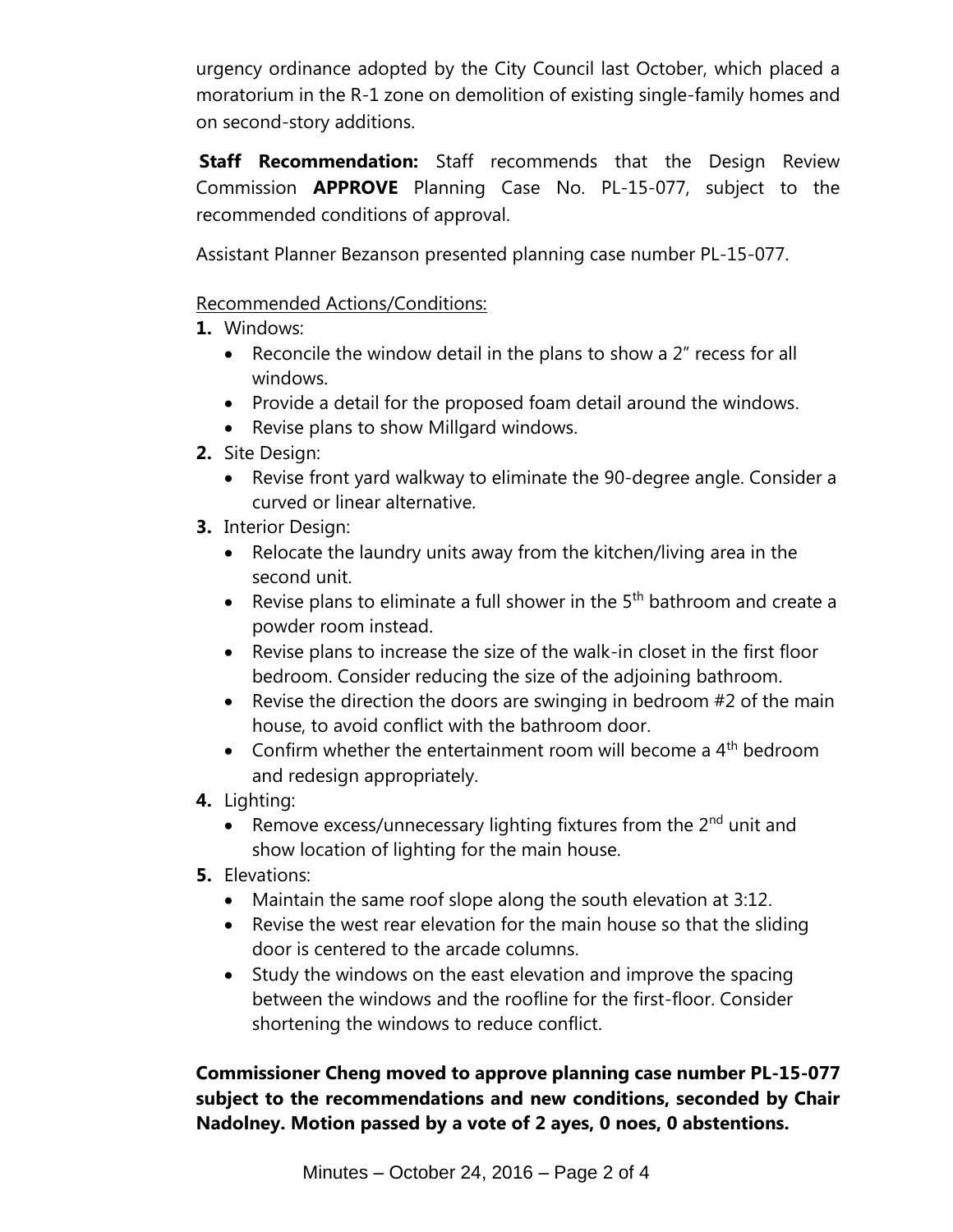#### B. **220 S. SAN GABRIEL BOULEVARD PLANNING CASE NO. PL-15-074 Applicant/Architect: Kollin Altomare Architects**

 **Project Summary:** This is an update for a proposed mixed-use development.

 **Staff Recommendation:** Staff recommends that the Design Review Commission review and provide feedback to the applicant.

Senior Planner De La Cruz presented planning case number PL-15-074.

Mr. Brian Husting, Architect, with Kollin Altomare Architects presented. He wanted the Commission to see the preview. Mr. Husting wants to make sure they are going the right direction, and will be presenting the same drawings to the Planning Commission. Mr. Husting would like to submit the architectural drawings by December.

The Commission Provided The Following Feedback:

- 1. Continue to further develop the design.
- 2. Work out the details on the residential side east elevations.
- 3. Work out some elevation changes in the playground area.
- 4. STAFF ITEMS
	- A. END OF YEAR REVIEW

Staff provided an update on the upcoming meetings.

- 1. There will only be one item in the November 21, 2016 meeting.
- 2. There will not be a Design Review Commission meeting on December 19, 2016. Instead, there will be a Special Joint meeting with Planning Commission on December 12, 2016 at 6:30 P.M.
- 3. Recruitment for the Planning Manager position was just completed. It is going well. We have a few candidates that made the round. We should know who the new Planning Manager will be in the next 30 days.
- 5. COMMISSION COMMENTS AND CONFERENCE/MEETING REPORTS

**Each Commissioner may address the Commission and public on matters of general information and/or concern. This is also the time for Commissioners to report on conferences and/or meetings they have attended.**

6. ADJOURN DESIGN REVIEW COMMISSION MEETING